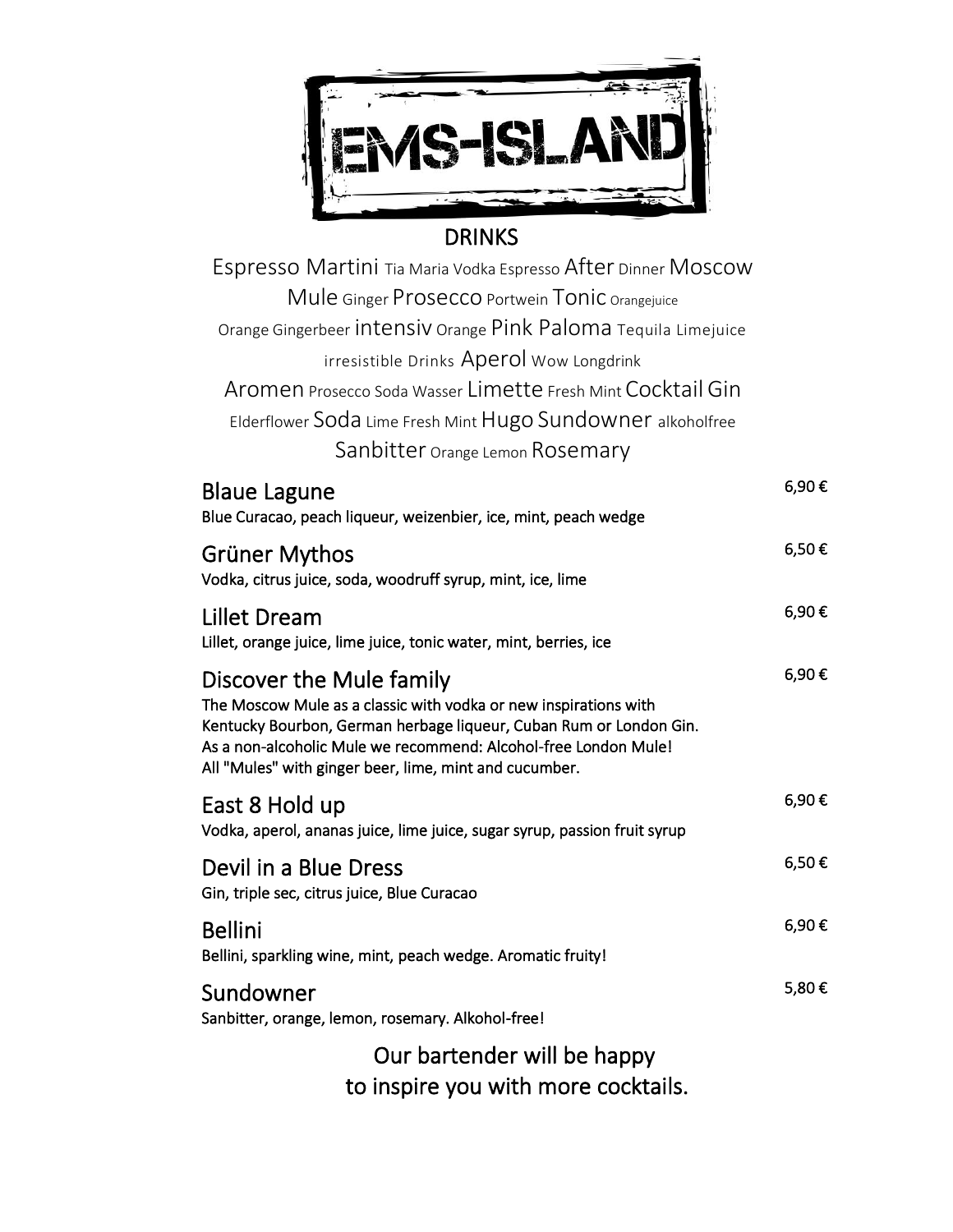

## UNSERE NEUEN

| For Soup Lovers <sup>V</sup><br>asparagus soup with spring onion and asparagus                                                                                   | 6,90€  |
|------------------------------------------------------------------------------------------------------------------------------------------------------------------|--------|
| Asparagus in Honey Mustard Marinade<br>with shrimp and fresh salad                                                                                               | 16,90€ |
| Fresh Asparagus<br>hollandaise sauce or melted butter, small potatoes                                                                                            | 19,90€ |
| In addition                                                                                                                                                      |        |
| escalope of pork loin                                                                                                                                            | 5,90€  |
| medaillon of pork tenderloin                                                                                                                                     | 7,90€  |
| raw and boiled Emsland ham                                                                                                                                       | 4,90€  |
| small medaillon of argentinian beef tenderloin (app. 150 g)                                                                                                      | 17,90€ |
| <b>Char Fillet</b><br>crispy fried on skin, with asparagus pasta in cream                                                                                        | 22,90€ |
| Asparagus Pizza<br>fresh asparagus on pizza fresh from oven, gorgonzola, parma<br>ham, arugula and cherry tomatoes                                               | 17,90€ |
| Asparagus-Burger<br>beef patty in brioche bun with green asparagus, parma ham,<br>mushrooms, tomatoe, arugula, herb sauce and full-bodied cheese.<br>Simply wow! | 18,90€ |
| The best is yet to come<br>New York Cheese Cake<br>with rhubarb-ragout and soft ice dwarf                                                                        | 7,50€  |

V = vegetarian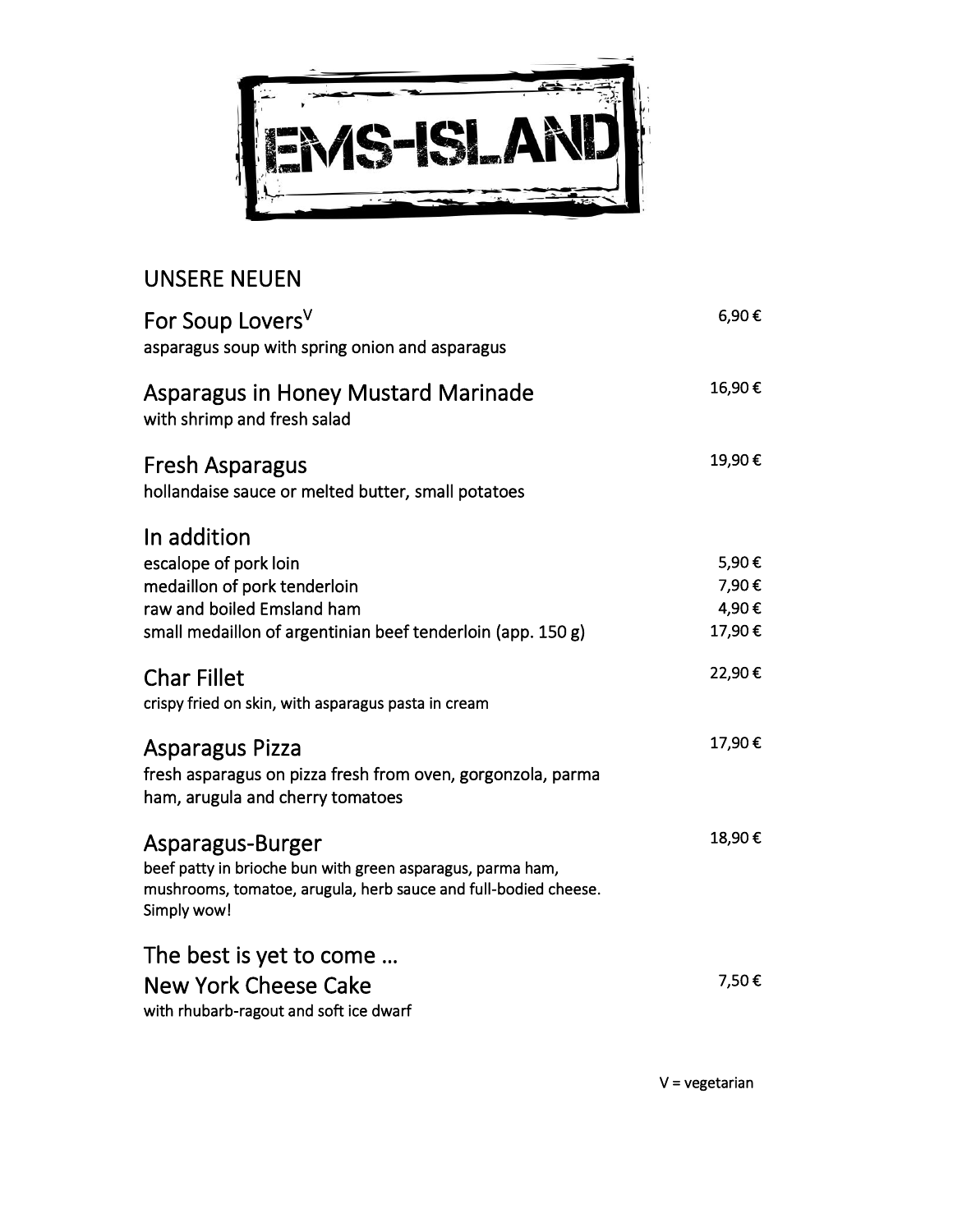

## HOMEMADE PIZZA

## Homemade in stone oven, nice crispy, with lots of love!

| Margherita <sup>V</sup><br>Tomato sauce, mozzarella, fresh basil                                      | 9,90€  |
|-------------------------------------------------------------------------------------------------------|--------|
| <b>Prosciutto Crudo</b><br>Mozzarella, parma ham, cherry tomatoes, arugula, Grana Padano DOP          | 14,50€ |
| Salami<br>Tomato sauce, bufala mozzarella, salami spianata romana, arugula                            | 13,90€ |
| Contadina $V$<br>Tomato sauce, mozzarella, roasted vegetables, garlic                                 | 13,90€ |
| Salmon<br>Fresh salmon, spinach, mozzarella, Crème Fraiche, capers                                    | 15,50€ |
| Prosciutto E Funghi<br>Tomato sauce, mozzarella, Italian ham, fresh champignon<br>mushrooms, tomatoes | 13,90€ |

Served daily from 5pm.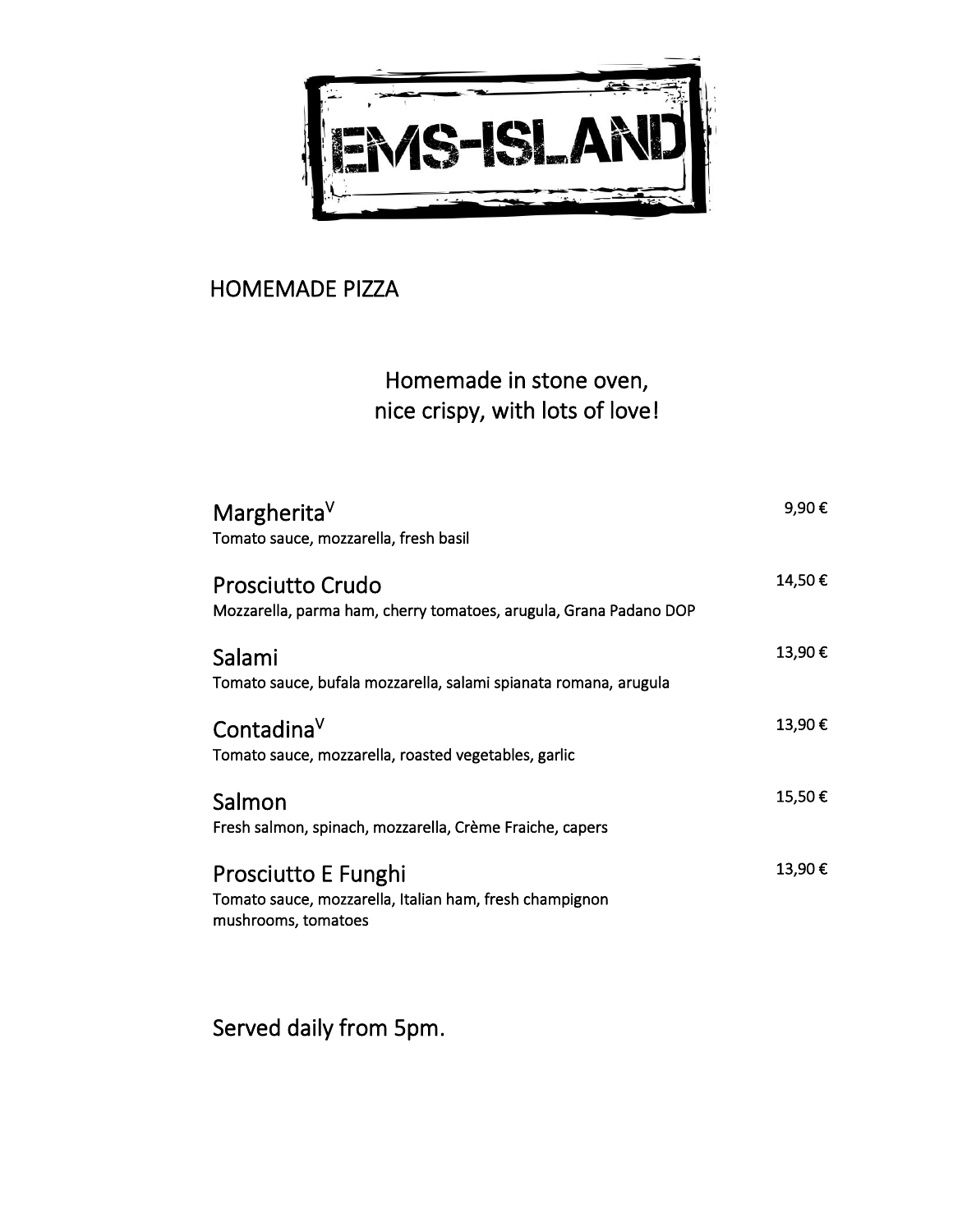

## SMALL APPETIZER

| Bruschetta V<br>Toasted white bread with a fine mix of tomatoes and herbs, shallot, fresh<br>garlic and parmesan.                                | 7,50€  |
|--------------------------------------------------------------------------------------------------------------------------------------------------|--------|
| Hot from the Sheep $V$<br>Baked goat cheese in garlic oil with pickled olives, mild banana peppers<br>and cherry tomatoes. Served with ciabatta. | 9,90€  |
| Homemade Pizza Bread Slices V<br>Served with aioli and pickled olives.                                                                           | 5,90€  |
| Pan-fried Shrimp<br>With garlic, banana peppers, cherry tomatoes, fresh lime. Served with<br>crispy baguette.                                    | 15,90€ |
| <b>Small Salad</b><br>Small mixed salad with ciabatta.                                                                                           | 4,90€  |
| <b>Emsland Potato Soup</b><br>Hearty stew with sausage.                                                                                          | 6,80€  |
| Tomato Cream Soup <sup>V</sup><br>With basil and cream topping.                                                                                  | 5,90€  |
| Beef Broth in Mason Jar<br>Powerful broth with diced meat and vegetables.                                                                        | 6,90€  |
| North German Bouillabaisse<br>Vegetables, lots of fish, mussels, fresh garden herbs, aioli and ciabatta.                                         | 9,50€  |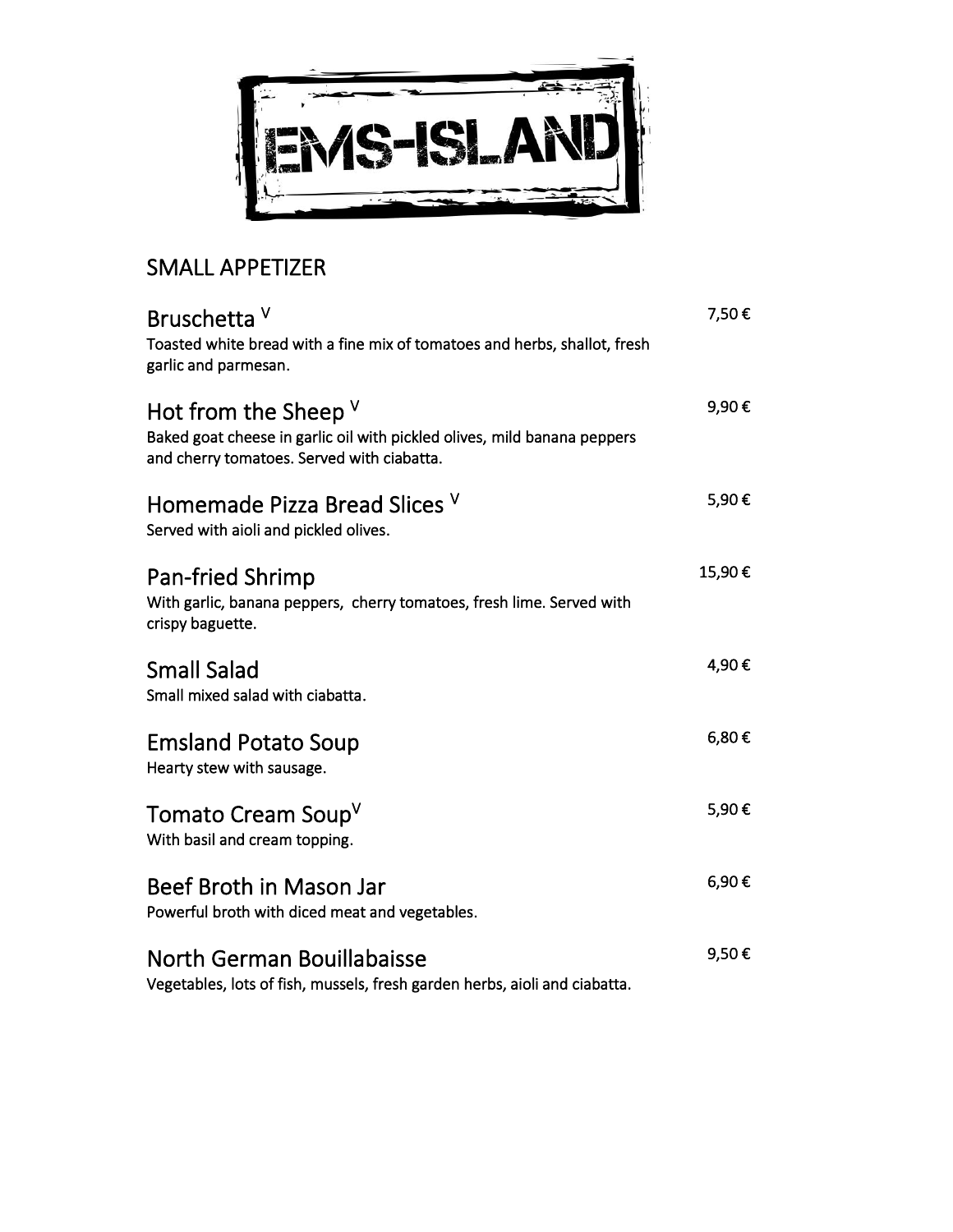

#### GREEN STUFF

Our fresh and crispy salads are seasonal. In order to avoid long transportation, not every salad is always available. We'd like to always offer you a fine selection of vegetables, topped with croutons and sprouts, when supply lasts.

#### SALAD DRESSING

Italian, Sylter, Parmesan dressing, Yoghurt herb dressing, Balsamic and Olive oil

## COMES WITH FRESHLY TOASTED CIABATTA!

| Smoked Beef Salat<br>Flavorful salad with premium beef strips, smoked on beech wood, topped<br>with fruity BBQ sauce.                                     | 15,90€ |
|-----------------------------------------------------------------------------------------------------------------------------------------------------------|--------|
| Club Salad<br>Mixed salad with grilled chicken and crispy bacon strips.                                                                                   | 14,90€ |
| Sheep in the Salad <sup>V</sup><br>Mixed salad with baked goat cheese, pickled olives and mild banana<br>peppers – we can also make it spicy as you wish. | 14,50€ |
| Gamberetto<br>Mixed salad with pan-fried shrimps.                                                                                                         | 16,90€ |
| Fish of the Day Meets Salmon on the Greens<br>Fresh salad with pan-fried fish filet.                                                                      | 17,90€ |
| Large Mixed Salad <sup>V</sup><br>All sorts of crispy greens.                                                                                             | 9,90€  |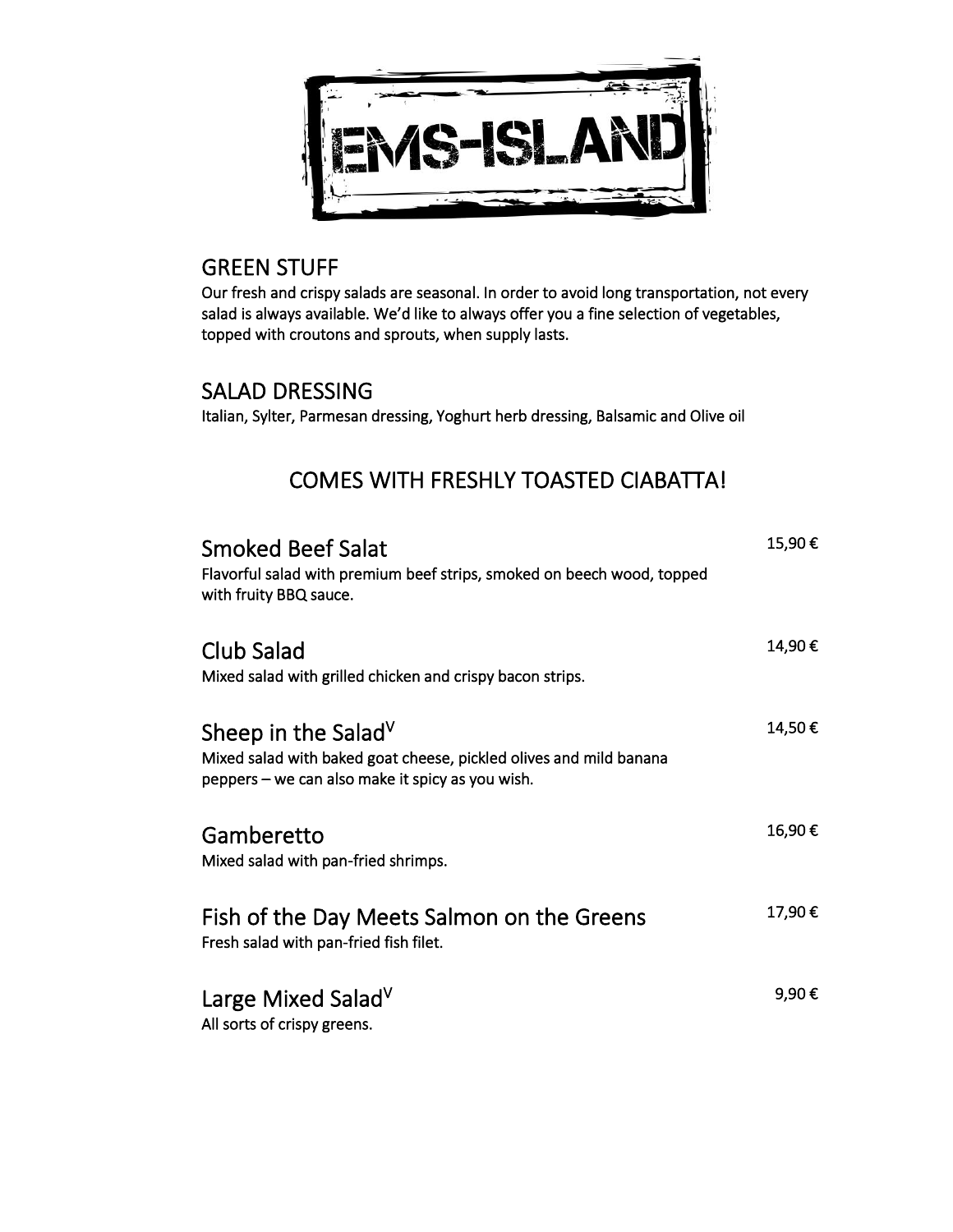

## FROM THE SEA

| <b>Fish and Chips</b><br>Baked cod in beer dough. Served with fresh cucumber salad, French fries<br>and remoulade.             | 14,80€ |
|--------------------------------------------------------------------------------------------------------------------------------|--------|
| <b>Wild and Beautiful</b><br>Pan-fried salmon fillet with lemon herb butter, rice and fresh crunchy<br>veggies.                | 23,90€ |
| Dorade<br>Pan-fried sea bream fillet, noodles with green pesto and cherry tomatoes.                                            | 19,50€ |
| Hamburger Pannfisch<br>Fish in mustard sauce, crispy pan-fried potatoes and salad.                                             | 19,90€ |
| <b>PREMIUM MEAT</b><br>Beef - englisch, medium oder well-done                                                                  |        |
| Rumpsteak 200 g<br>Gently grilled, with herb butter, mediterranean vegetables, small baked<br>potatoes and sour cream dip.     | 28,90€ |
| Rib-Eye-Steak 250 g<br>With spicy pepper sauce, crispy pan-fried potatoes and mixed salad.                                     | 29,90€ |
| Pork – more than delicious<br>Pork medaillons - 200 g, pink roasted, Pepper-mustard-sauce, creamy<br>potatoes and mixed salad. | 17,90€ |
| Hüftsteak vom Rind $-250$ g<br>Fried onion, salad and sweet potato fries.                                                      | 19,90€ |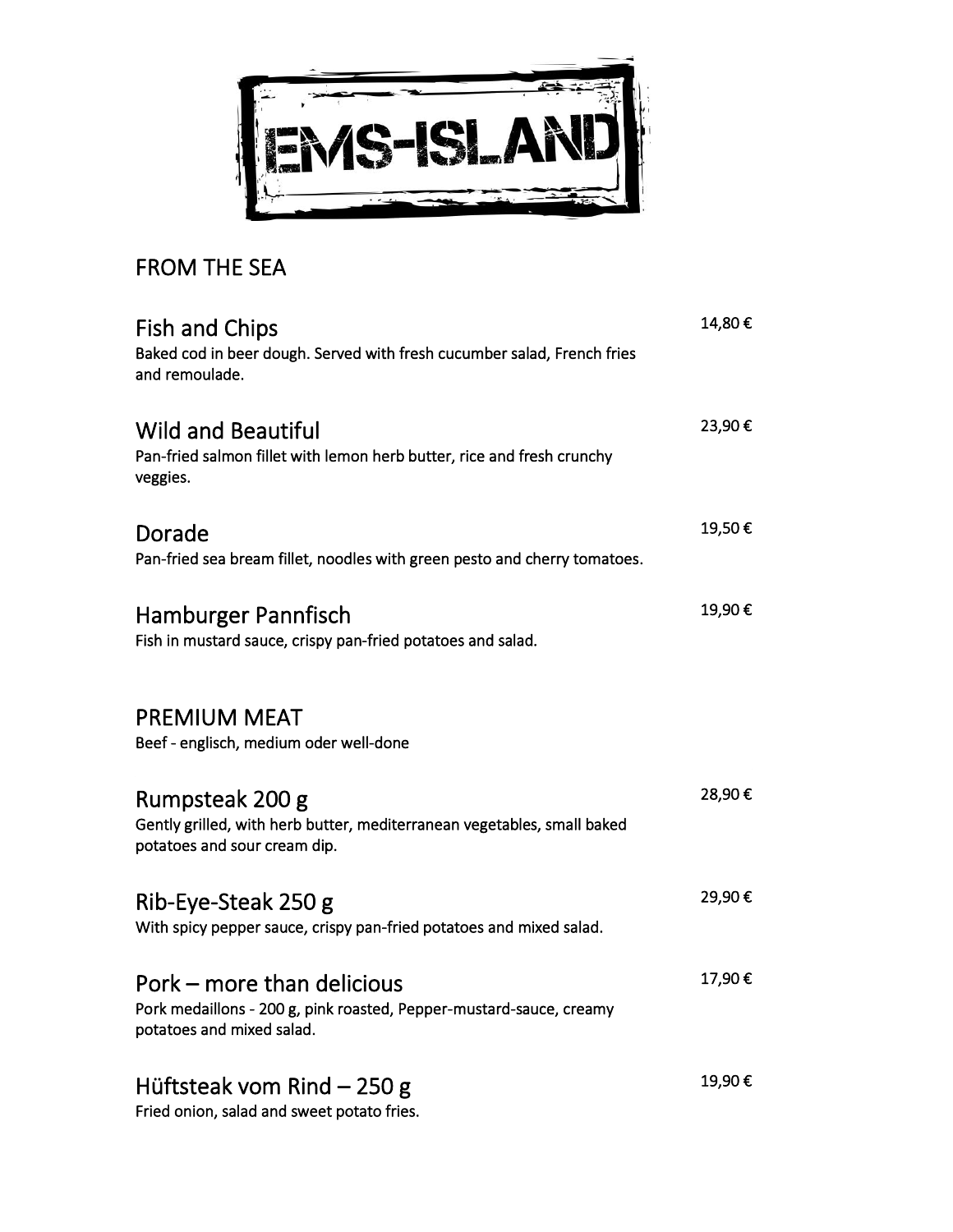

| <b>The Classics</b><br>Schnitzel viennese style, fried in butter, with cream mushrooms, egg sunny<br>side up and pan-fried potatoes.   | 16,90€ |
|----------------------------------------------------------------------------------------------------------------------------------------|--------|
| Schnitzel vom Schwein<br>Schnitzel viennese style, served with cucumber salad and fries.                                               | 14,50€ |
| <b>Best of Chicken</b><br>Grilled chicken breast with tomato sauce, served with mediterranean<br>vegetables and rice.                  | 16,90€ |
| <b>Onion Schnitzel</b><br>Schnitzel with onions, finely stewed, crispy roasted potatoes and salad.                                     | 15,80€ |
| <b>BURGER UND BURGERINNEN</b><br>All burgers come with French fries.                                                                   |        |
| Bacon Barbecue Royal<br>200 g beef patty, with fresh salad, cucumber, tomato, burger sauce, crispy<br>bacon and cheese.                | 16,90€ |
| <b>Fried Fish Burger</b><br>Crispy cod in beer dough, served with selected greens, tomato, cucumber<br>and remoulade sauce.            | 13,50€ |
| Veggie Burger with Whole Wheat Buns <sup>V</sup><br>Baked goat cheese, red onion, mediterranean vegetables, herb cream<br>and arugula. | 13,90€ |
| <b>Chicken Filet Burger</b><br>Grilled chicken breast, mixed salad, tomatoes, pineapple, red onion and<br>green pesto.                 | 15,90€ |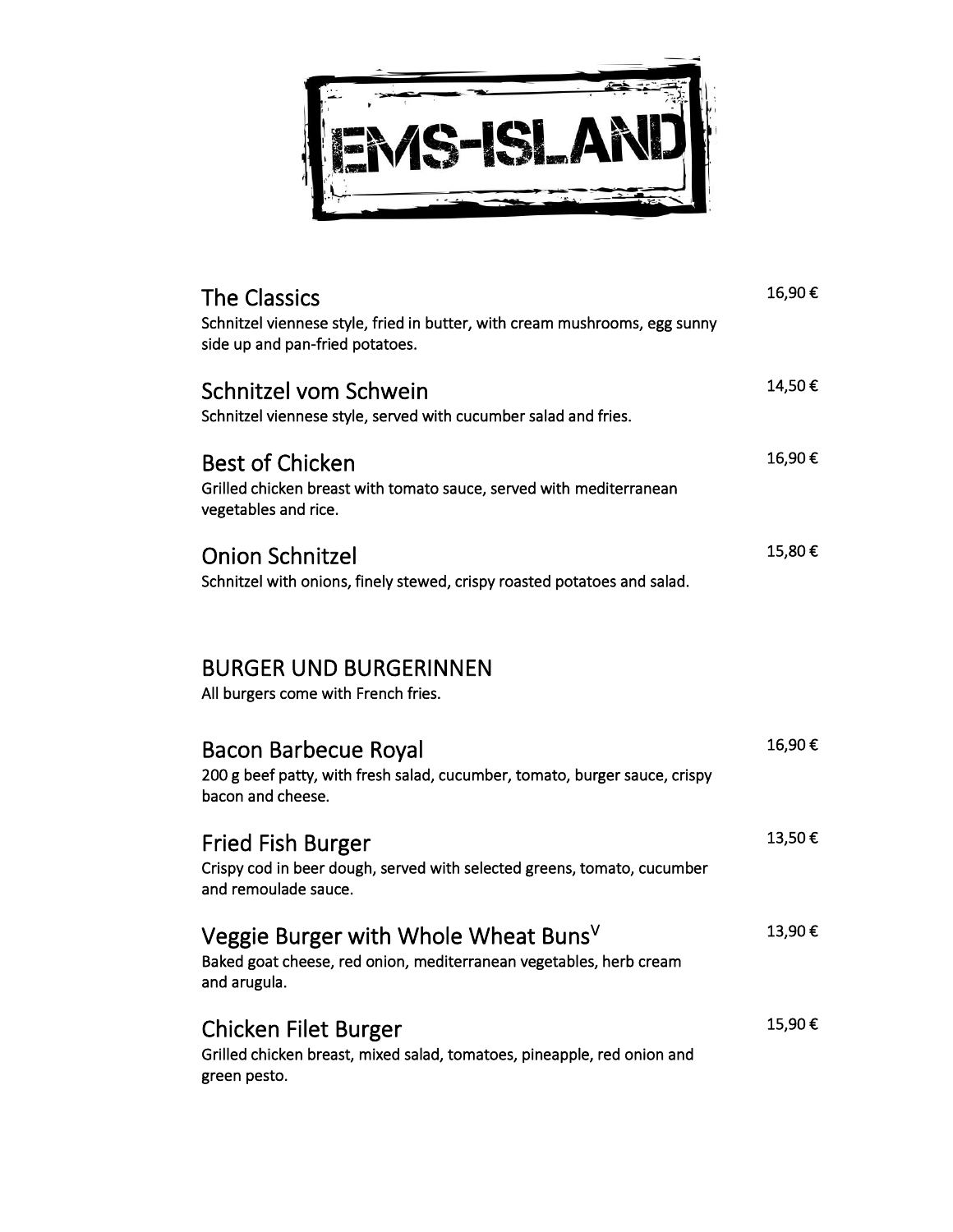

PASTA

## Spaghetti or Penne? Just as you like it! We serve our pasta with fresh parmesan.

| Pasta Pesto with Shrimps<br>With Chef's Pesto, pan-fried shrimps, cherry tomatoes and fresh arugula.                            | 17,50€ |
|---------------------------------------------------------------------------------------------------------------------------------|--------|
| Pasta Arugula <sup>V</sup><br>With grilled vegetables, pickled olives, mozzarella, arugula and parmesan.                        | 15,50€ |
| Chicken Pasta<br>With grilled chicken breast, sundried tomatoes and goat cheese. Very<br>flavorful!                             | 16,90€ |
| Mediterranean LasagnaV<br>Pasta, zucchini, bell peppers, onion, eggplant. Baked with cheese and<br>tomato sauce. Insanely good! | 14,50€ |
| Ricotta Spinach Tortelloni<br>In creamy Carbonara with parmesan and crispy bacon strips. Simply soul<br>food!                   | 15,80€ |

Everyone gets soft with pasta, because noodles just make people happy!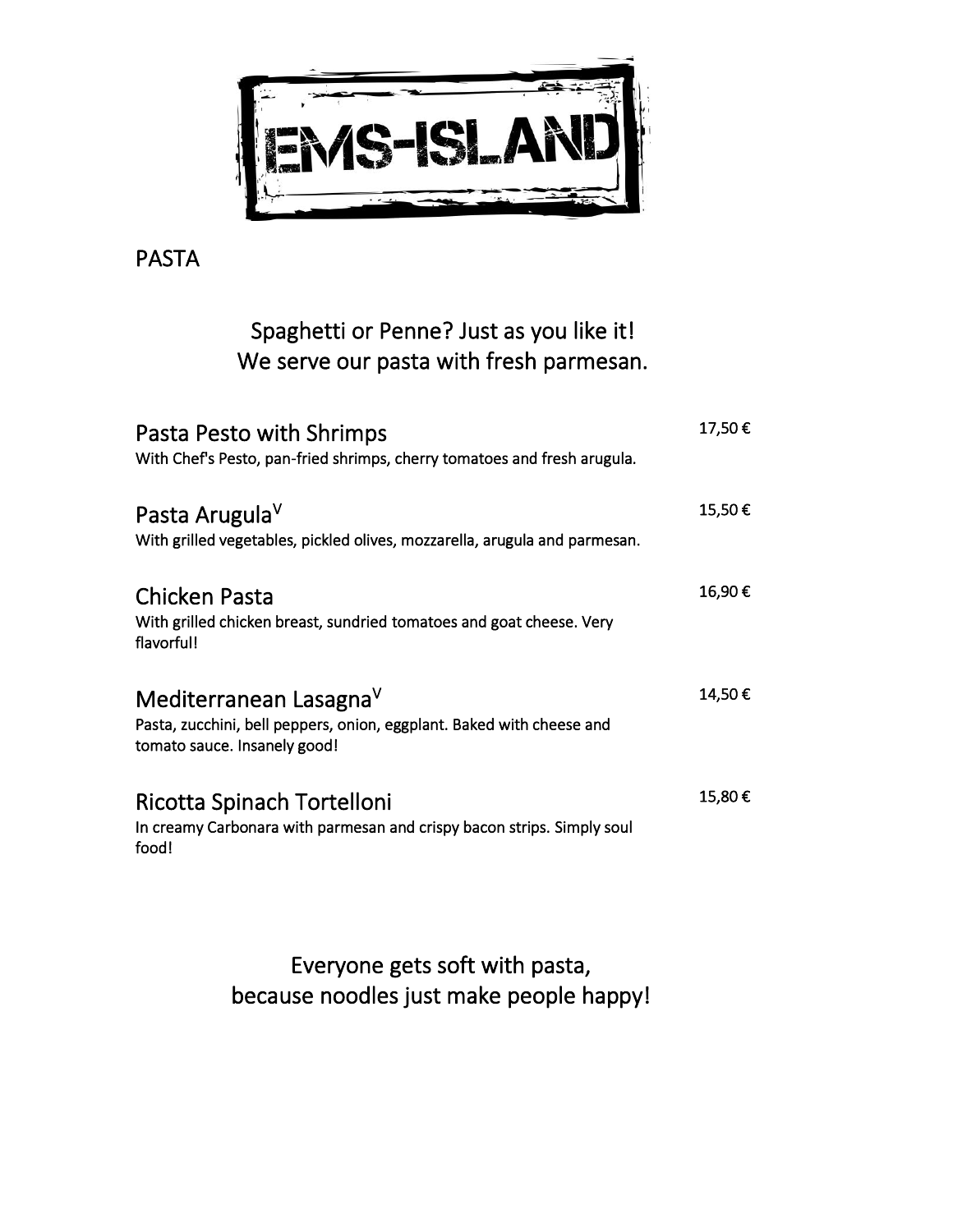

#### SNACKS

## Small baked potatoes

| with herbage sour cream                                         | 6.90 € |
|-----------------------------------------------------------------|--------|
| with herbage sour cream and shrimps in pesto                    | 12.90€ |
| with herbage sour cream, grilled chicken breast, dried tomatoes | 9.80 € |
| with herbage sour cream and smoked beef                         | 11.90€ |

## "The only thing I like better than talking about food

## is eating!"

#### DELICIOUS SIDES

| <b>Pommes Frites</b>                   | 3,40€           |
|----------------------------------------|-----------------|
| Sweet potatoe fries                    | 4,50€           |
| Crispy pan-fried potatoes              | 4,00€           |
| Baked potatoes with herbage sour cream | 4,00€           |
| Sauce                                  | 2,00€           |
| Cucumber salad                         | 2,50€           |
| Rice                                   | 2,80€           |
| Potatoes in cream                      | 3,50€           |
| Vegetables                             | 3,90€           |
| Vegetables mediterranean               | 3,50€           |
| Herbage dip or Aioli                   | 1,50€           |
| Mayo                                   | $0,70 \in$      |
| Ketchup                                | $0.70 \epsilon$ |
| Ciabatta $-4$ slices                   | 2,00€           |

We ask for your understanding, order changes of sides are surcharged with 1,00 €.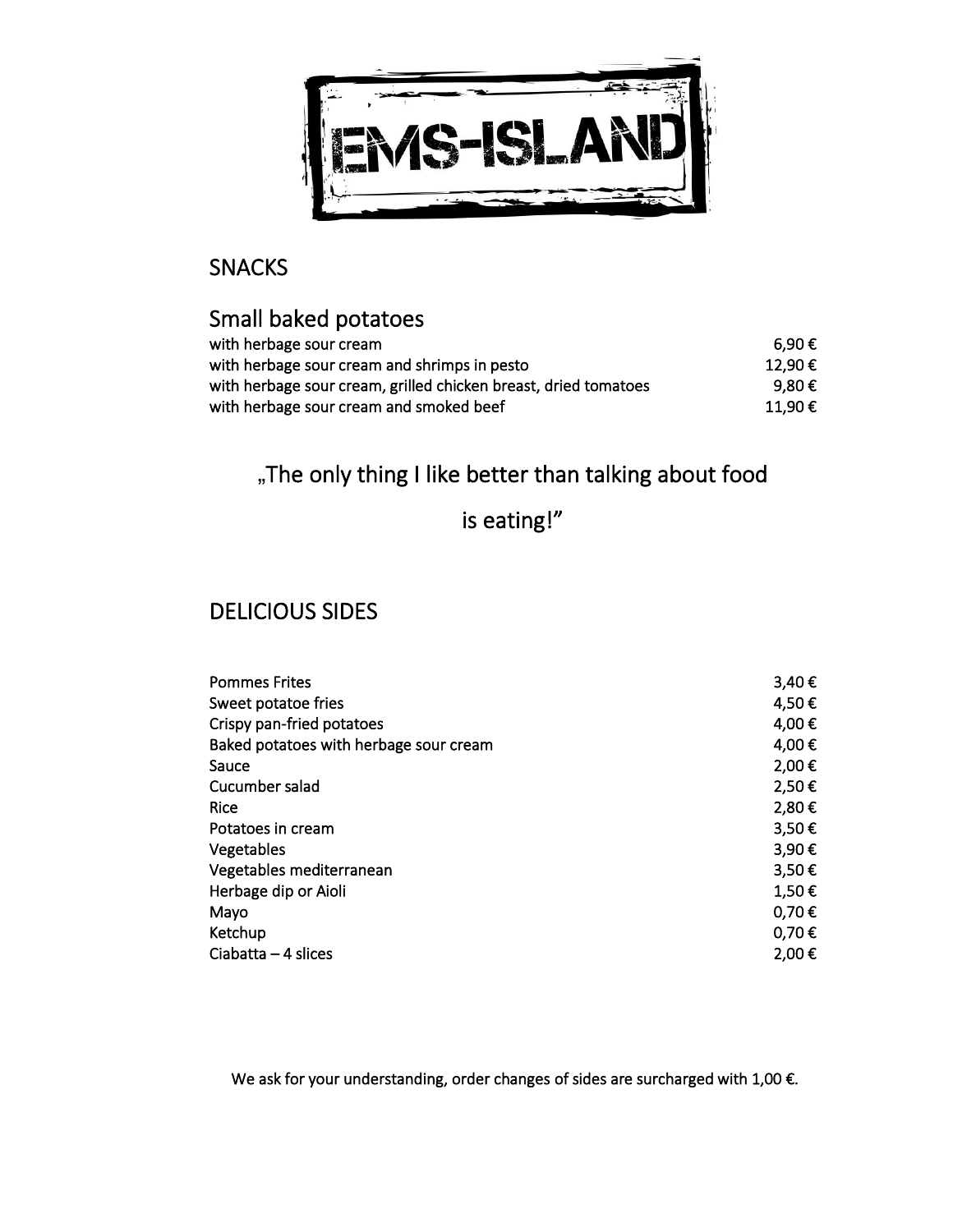

# KIDS-ISLAND

For children up to 12 years old

| <b>Nothing</b><br>Chicken nuggets with fries                                                  | 7,50€      |
|-----------------------------------------------------------------------------------------------|------------|
| I don't know<br>Schnitzel with fries and cucumber salad                                       | 7,50€      |
| Whatever<br>Fried fish with crispy pan-fried potatoes                                         | 6,50€      |
| I'm not hungry<br>Cheeseburger with fries                                                     | 9,00€      |
| I don't like it<br>Penne noodles with chicken and tomato sauce                                | 6,50€      |
| <b>Robber Plate</b><br>Steal from mom and dad's plates                                        | $0,00 \in$ |
| Soft ice cream dwarf – the little seducer<br>With strawberry, toffee-caramel or mango topping | 1,80€      |

Eins, Zwei, Drei, Vier, Fünf, Sechs, Sieben –

Guten Appetit ihr Lieben!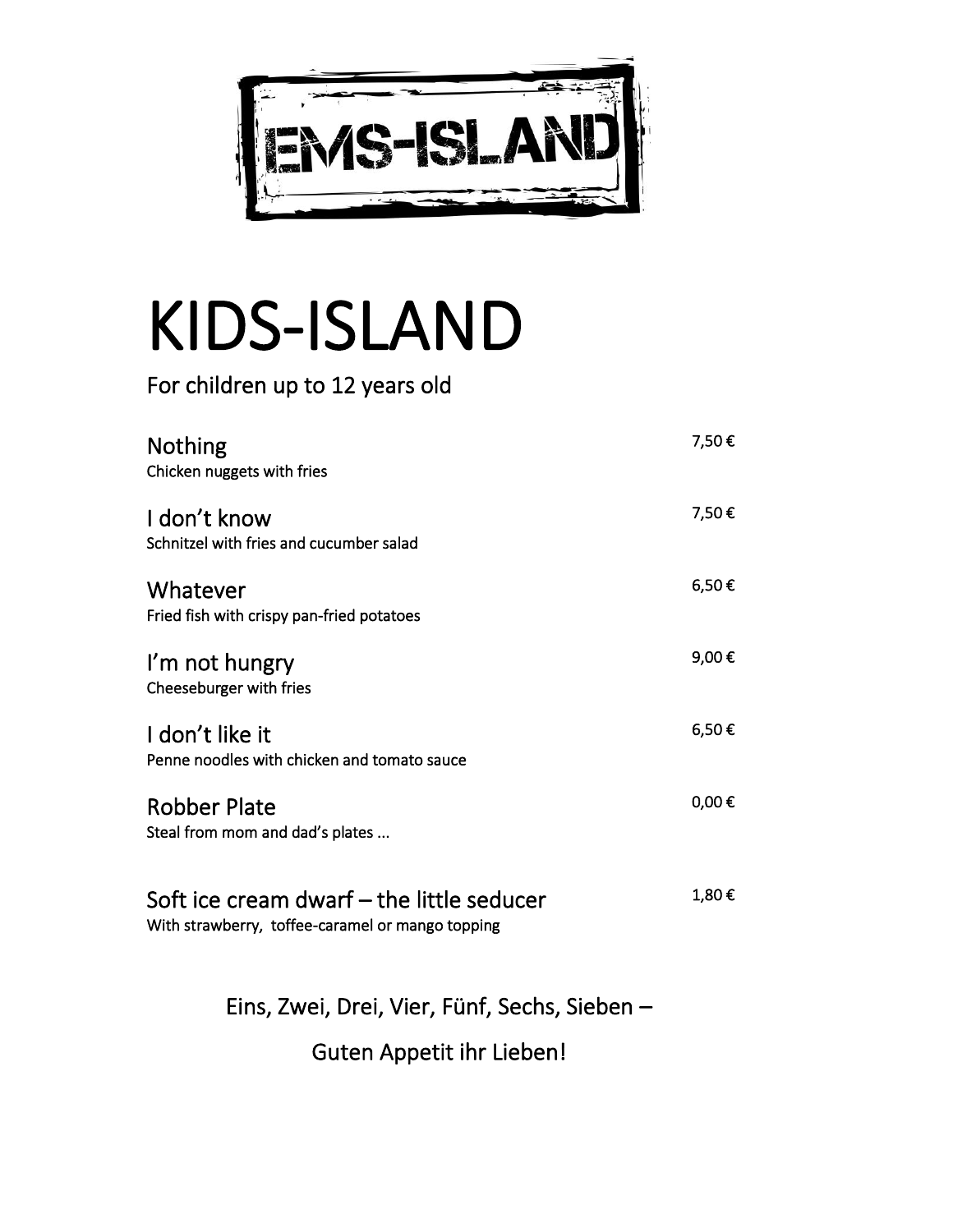

## SWEET PLEASURE

| <b>Chocolate waterfall</b><br>Small cake with liquid pit, vanilla soft ice cream and fruits.<br>Takes about 15 minutes to prepare.    | 7,90€ |
|---------------------------------------------------------------------------------------------------------------------------------------|-------|
| <b>Sweet Happiness</b><br>Vanilla soft ice cream with mango sauce, chocolate crunch and<br>chocolate lentils.                         | 4,90€ |
| <b>Strawberry Love</b><br>Vanilla soft ice cream with butter waffles, strawberry sauce and<br>roasted almonds.                        | 5,50€ |
| <b>Fluffy Duck</b><br>Vanilla soft ice cream with egg nogg liqueur, crumble and brittle.                                              | 5,20€ |
| <b>Chocolate Happiness</b><br>Vanilla soft ice cream with chocolate sauce, caramelized walnuts and<br>cranberrys.                     | 5,90€ |
| <b>Sweet Cherry</b><br>Vanilla soft ice cream with almond meringue, amarena cherries and<br>caramel sauce.                            | 6,20€ |
| Premium Milkshake - addictive!<br>The ultimate shakes! Strawberry, Vanilla, Apple Pie or Latte Macchiato.                             | 4,70€ |
| <b>Iced Coffee</b><br>Iced coffee with soft vanilla ice cream and praline topping.                                                    | 4,50€ |
| $\textsf{Iced}$ chocolate $-\textsf{the}$ classic<br>Iced chocolate drink, with soft vanilla ice cream and toffee caramel<br>topping. | 4,50€ |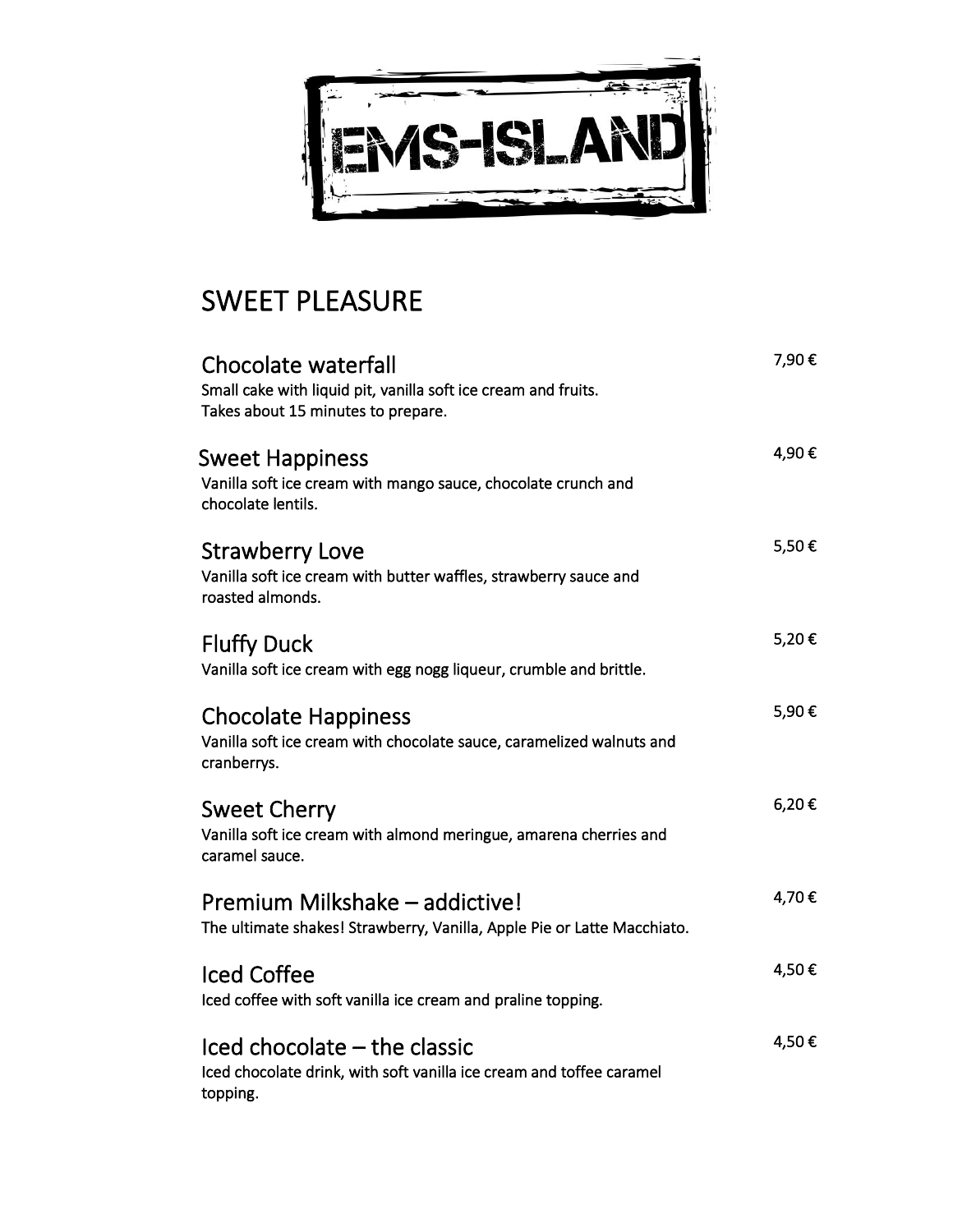

## LIQUID PLEASURE

| Aperitif                                             |                  |                               |
|------------------------------------------------------|------------------|-------------------------------|
| Prosecco Spumante                                    |                  | 0,1   0,75   4,20 €   23,90 € |
| <b>Sekt Hausmarke</b>                                |                  | 0,1    0,75  3,80 €   20,90 € |
| Aperol Spritz - Aperol, Prosecco, Soda               | 0,251            | $6,50 \in$                    |
| Hugo - Prosecco, Holunder, Minze, Soda               | 0,251            | $6,50 \in$                    |
| Hugo free - alkholfreier Sekt, Holunder, Minze, Soda | 0,251            | 6,50€                         |
| Softdrinks                                           |                  |                               |
| Emssprudel                                           | 0, 31            | 2,60€                         |
| <b>Brohler Naturell</b>                              | 0,251            | $2,50 \in$                    |
| <b>Brohler Gourmet Mineralwasser</b>                 | 0,751            | 6,80€                         |
| Classic, Medium, Naturell                            |                  |                               |
| Coca Cola                                            | $0,31 \mid 0,41$ | 3,20 € 1 4,20 €               |
| Coca Cola Zero                                       | $0,31 \mid 0,41$ | 3,20 € 1 4,20 €               |
| Fanta                                                | $0,31 \mid 0,41$ | 3,20 € 1 4,20 €               |
| Sprite                                               | $0,31 \mid 0,41$ | 3,20 € 1 4,20 €               |
| <b>Effect Energy</b>                                 | 0,251            | 3,80€                         |
| <b>Schweppes Bitter Lemon</b>                        | 0,21             | 2,90€                         |
| <b>Schweppes Tonic Water</b>                         | 0,21             | 2,90€                         |
| <b>Schweppes Ginger Ale</b>                          | 0,21             | 2,90€                         |
| Veltins Fassbrause Holunder                          | 0,331            | 3,10€                         |
| <b>Fruit Juice from Niehoff Vaihinger</b>            |                  |                               |
| Apfelsaft klar                                       | 0,21             | 2,90€                         |
| Ananassaft                                           | 0,21             | 2,90€                         |
| Maracuja-Nektar                                      | 0,21             | 2,90€                         |
| Traubensaft                                          | 0,21             | 2,90€                         |
| Rose-Grapefruit                                      | 0,21             | 2,90€                         |
| Johannisbeer-Nektar schwarz                          | 0,21             | 2,90€                         |
| Orangensaft                                          | 0,21             | 2,90€                         |
| Bananen-Nektar                                       | 0,21             | 2,90€                         |
| Cranberry-Nektar                                     | 0,21             | 2,90€                         |
| <b>Rhabarber-Nektar</b>                              | 0,21             | 2,90€                         |
| Kirschsaft                                           | 0,21             | 2,90€                         |
| Alle Säfte auch als Schorle                          | 0,3110,41        | 3,50 €   4,50 €               |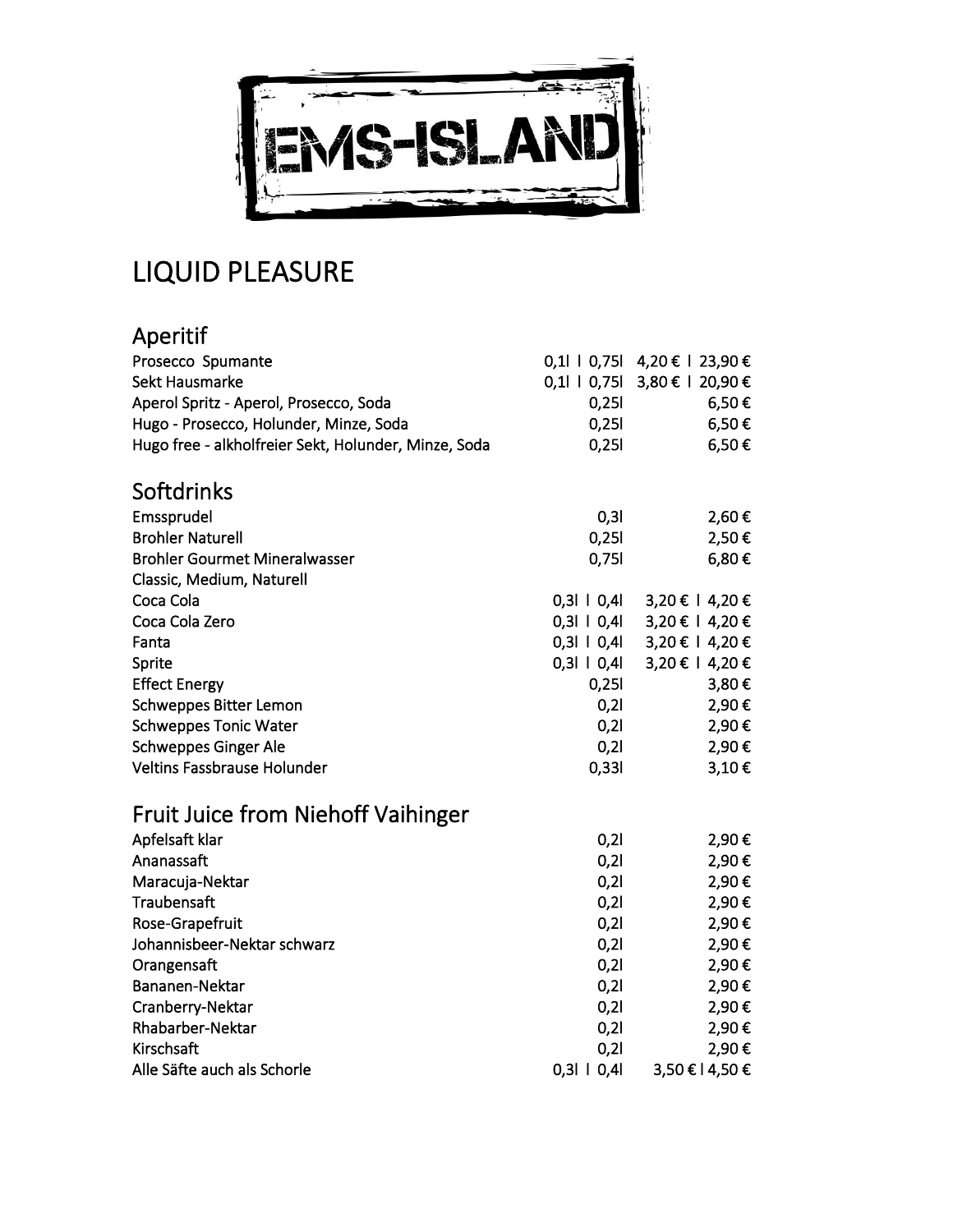

## LIQUID PLEASURE

| Durstlöscher                                  |       |                               |
|-----------------------------------------------|-------|-------------------------------|
| Minze-Holunderblüte                           | 0,41  | 5,00€                         |
| Holunderbeere-Brombeere                       | 0,41  | 5,00€                         |
| Cranberry-Orange                              | 0,41  | 5,00€                         |
| Ingwer-Zitronengrass                          | 0,4   | 5,00€                         |
| Elephant Bay Ice Tea                          |       |                               |
| Granatapfel                                   | 0,331 | 3,70€                         |
| Pfirsich                                      | 0,331 | 3,70€                         |
| Himbeere                                      | 0,331 | 3,70€                         |
| <b>Blaubeere</b>                              | 0,331 | 3,70€                         |
| Wassermelone                                  | 0,331 | 3,70€                         |
| Ananas                                        | 0,331 | 3,70€                         |
| Lemon                                         | 0,331 | 3,70€                         |
| <b>Draft Beer</b>                             |       |                               |
| <b>Veltins Pilsener</b>                       |       | $0,3$   0,4   3,30 €   3,90 € |
| Grevensteiner Original - naturtrübes Landbier |       | 0,3l 1 0,5l 3,30 € 1 4,90 €   |
| Borchert Braunbier aus dem Emsland            | 0,31  | 3,30€                         |
| Jever Pils                                    | 0,41  | 4,10€                         |

## Please have also a look at our Craftbeer menu!

| <b>Bottles</b>                                   |       |            |
|--------------------------------------------------|-------|------------|
| Veltins Pilsener alkoholfrei, Radler alkoholfrei | 0,331 | $3,10 \in$ |
| Frankenheim Altbier                              | 0,331 | 3,10€      |
| <b>IPA Maisel &amp; Friends</b>                  | 0,331 | $3,30 \in$ |
| <b>PALE ALE Maisel &amp; Friends</b>             | 0,331 | $3,30 \in$ |
| <b>Guiness Hop House Lager</b>                   | 0,331 | $3,30 \in$ |
| <b>Veltins Malz</b>                              | 0,331 | $3,10 \in$ |
| <b>Wheat Beer</b>                                |       |            |
| Erdinger Weizen hell                             | 0, 51 | 4,70€      |
| Erdinger Weizen dunkel                           | 0, 51 | 4,70€      |
| Erdinger Weizen alkoholfrei                      | 0,51  | 4,70€      |
| Erdinger Weizen mit Säften                       | 0,51  | 4,90€      |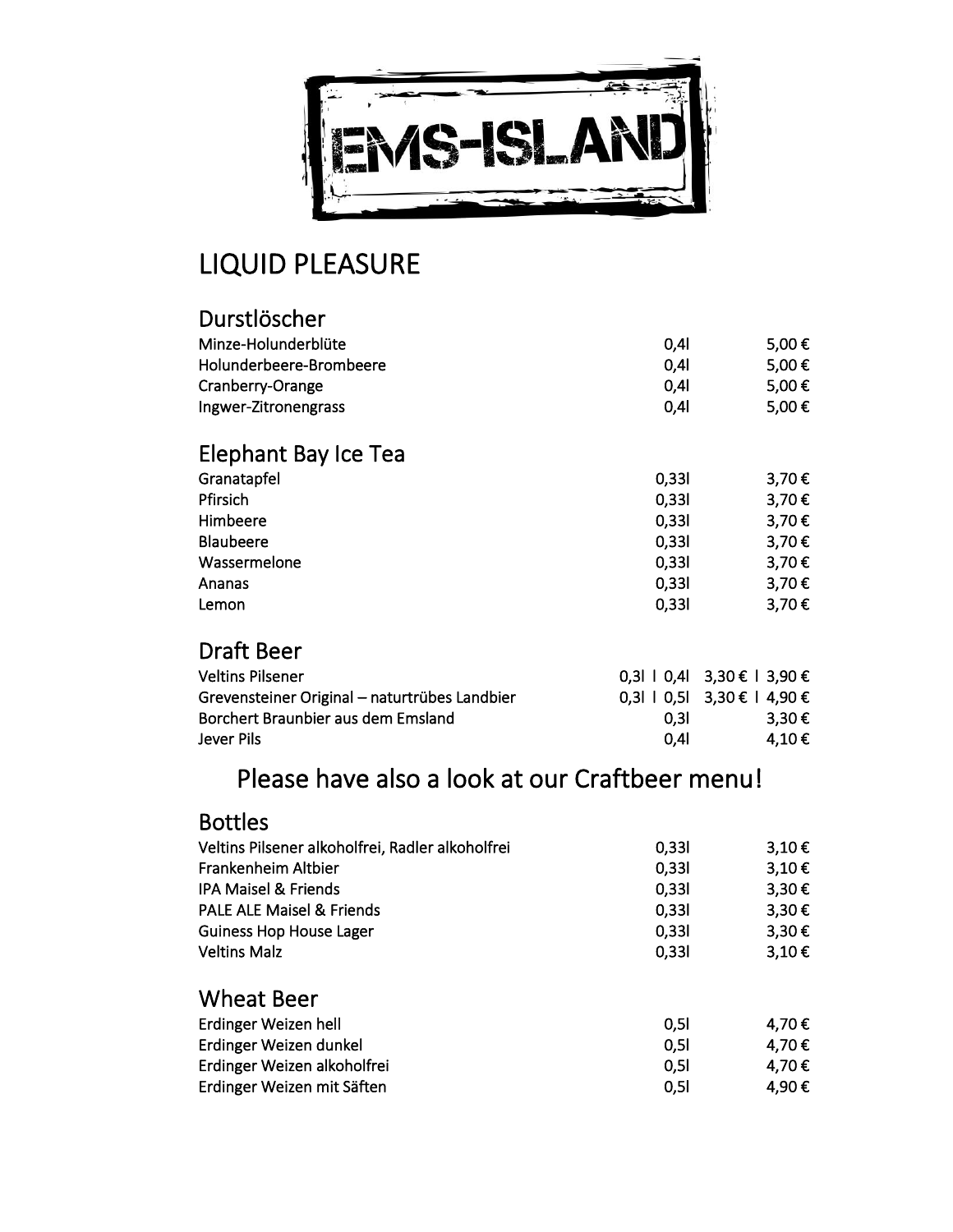

#### Bitter Liqueur s

| Martini Extra Dry                          | 0,041 | 4,20€ |
|--------------------------------------------|-------|-------|
| Martini Bianco                             | 0,041 | 4,20€ |
| Campari                                    | 0,041 | 3,90€ |
| Averna                                     | 0,021 | 2,80€ |
| Ramazotti                                  | 0,021 | 2,80€ |
| <b>Fernet Branca</b>                       | 0,021 | 2,80€ |
| Kümmerling                                 | 0,021 | 2,90€ |
| <b>HKT</b>                                 | 0,021 | 2,50€ |
| Jägermeister                               | 0,021 | 2,50€ |
| Liqueurs                                   |       |       |
| Sambuca Molinari                           | 0,021 | 2,90€ |
| <b>Baileys</b>                             | 0,021 | 2,90€ |
| Likör 43                                   | 0,021 | 2,90€ |
| Safari                                     | 0,021 | 2,90€ |
| Southern Comfort                           | 0,021 | 2,90€ |
| <b>Sasse Nuss</b>                          | 0,021 | 3,90€ |
| Digestif                                   |       |       |
| Heydt Manufaktur Fassgelagerte Obstbrände! |       |       |
| <b>Heydt Alte Kirsche</b>                  | 0,021 | 3,90€ |
| Heydt Alte Zwetschge                       | 0,021 | 3,90€ |
| Heydt Alte Williams Birne                  | 0,021 | 3,90€ |
| <b>Heydt Alte Marille</b>                  | 0,021 | 3,90€ |
| <b>Scheibel Obstler</b>                    | 0,021 | 3,70€ |
| <b>Grappa Tradizione Nonini</b>            | 0,021 | 4,50€ |
| Heydt 1860 Lagerkorn                       | 0,021 | 4,00€ |
| <b>Heydt Edition III Limitiert</b>         | 0,021 | 4,50€ |
| <b>Malteser Aquavit</b>                    | 0,021 | 2,50€ |
| Jubiläums Aquavit                          | 0,021 | 2,70€ |
| Linie Aquavit                              | 0,021 | 2,90€ |
| Ouzo 12                                    | 0,021 | 2,50€ |
| Osborne 103                                | 0,04  | 3,90€ |
| Small and nice                             |       |       |
| Rosche Korn                                | 0,021 | 2,20€ |
| Rosche Wachholder                          | 0,021 | 2,20€ |
| Berentzen Apfelkorn                        | 0,021 | 2,00€ |
| Heydt Blaubeer-Kirsch                      | 0,021 | 2,30€ |
| Sasse Sechser                              | 0,021 | 2,90€ |
| White Frisian Milchlikör mit Karamell      | 0,021 | 2,50€ |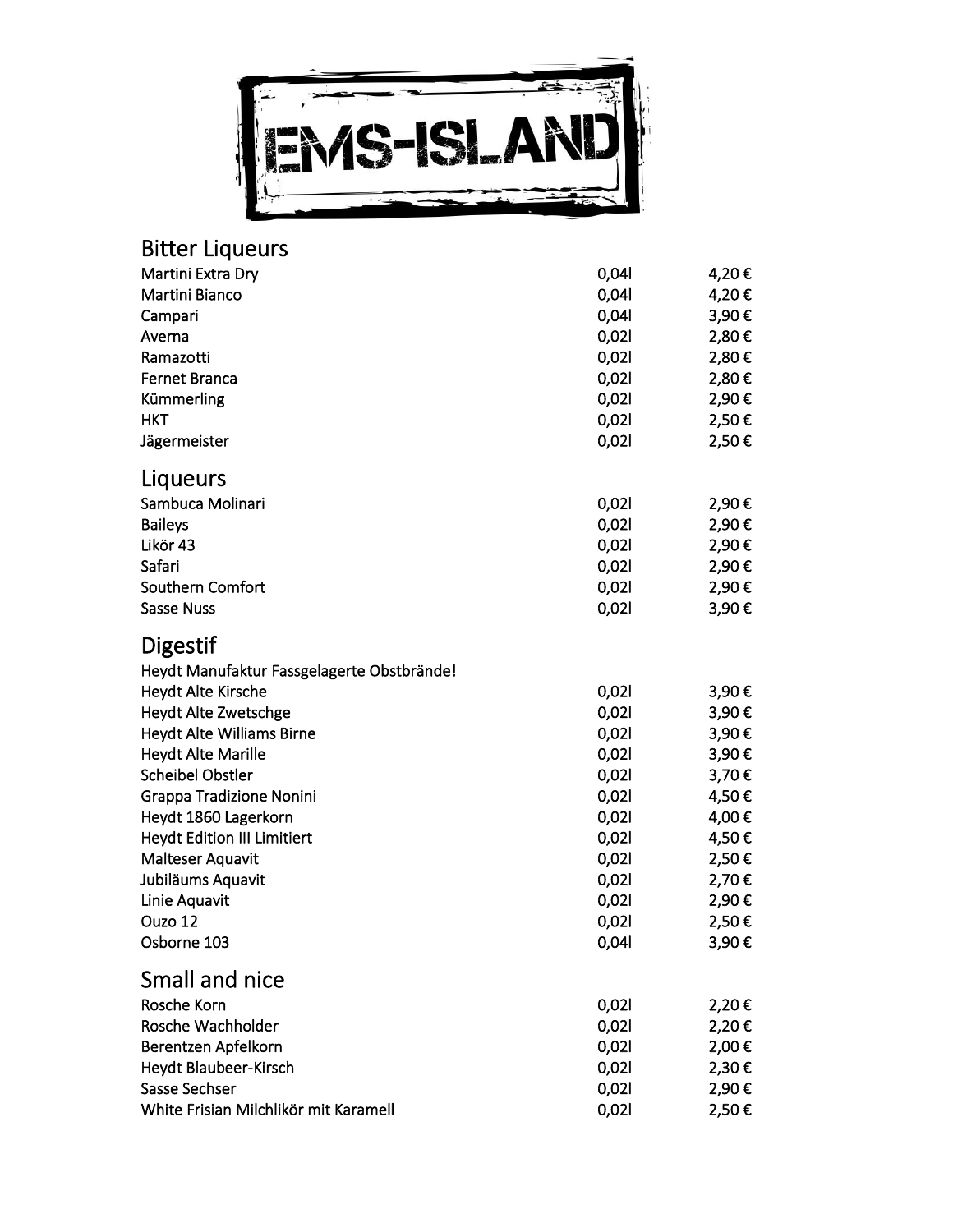

#### Small and Nice Tequila Silver 2,50 € Tequila Gold  $0,02$  2,50 € Asbach Uralt  $0,02$ l 2,50  $\epsilon$ Henessy V.S. 6. 2012 12:30 12:30 12:30 12:30 12:30 12:30 12:30 12:30 12:30 12:30 12:30 12:30 12:30 12:30 12:30 2l 4,50 € Remy Martin V.S.O.P  $0,02$  4,50  $\epsilon$ Absolut Vodka 0,04l 3,90 € Bacardi Superior 6 and 1,90 € Captain Morgan  $0,04$  3,90  $\epsilon$ Havanna  $0,04$  3,90  $\epsilon$ Whisky  $J$ im Beam  $0,04$  3,90  $\epsilon$ Jack Daniels  $0,04$  4,50  $\in$ Johnnie Walker Red Label **0,04l** 3,90 € Single Malts Lagavulin 16 Jahre 1980 - 1980 - 1980 - 1980 - 1980 - 1980 - 1980 - 1980 - 1980 - 1980 - 1980 - 1980 - 1980 - 1 7,90 € Oban 14 Jahre  $0,021$  $6,00 \in$ Talisker 10 Jahre 0,021 2l 4,50 € Balvenie Double Wood 17 Jahre  $0,02$ l 14,90 € Gin LinGin – unser Gin aus Lingen  $0,04$  and  $4,10 \in$ Tanqueray  $0,04$  4,10  $\epsilon$ Tanqueray Rangpur 1,90 € Tanqueray alcohol-free 0,0%  $0,04$  3,90  $\epsilon$ Sipsmith  $0,04$  5,50  $\epsilon$ Monkey 47  $0,04$  7,00 € Hendricks  $0,04$  5,50  $\epsilon$ Larios Premium  $0,04$  4,10  $\epsilon$ Roku  $0,04$  5,50  $\epsilon$ Gin Sul  $\qquad \qquad 0,04$  8,90  $\epsilon$ Spirits as Longdrink

| mit Softdrinks       |           | +2.20€  |
|----------------------|-----------|---------|
| mit Saft             |           | +2,90€  |
| mit Effect Energy    | Fl. 0,20  | +3,70€  |
| mit Schweppes        | FI. 0.25I | +2,90 € |
| mit Fever Tree Tonic | FI. 0.25I | +3,30€  |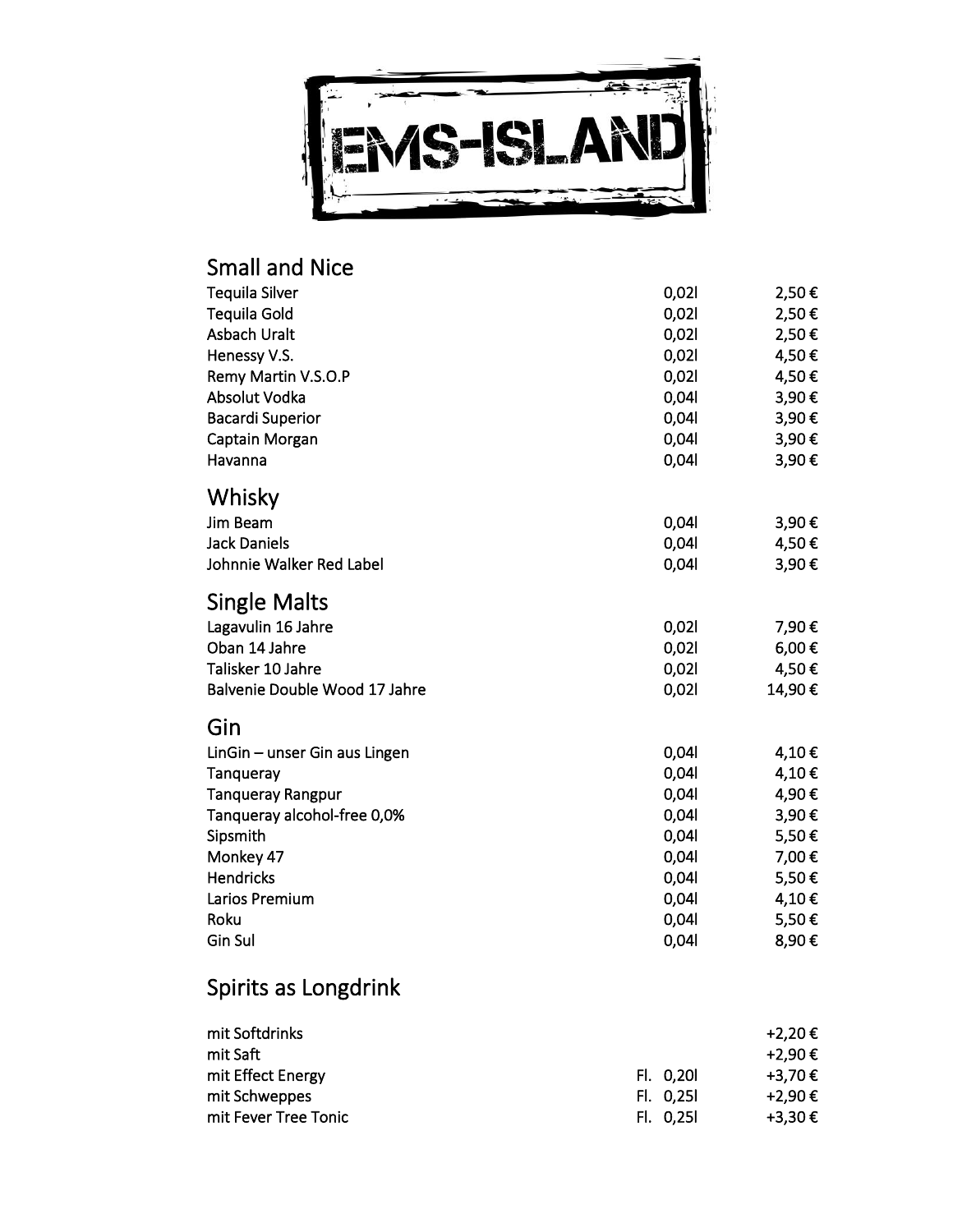

## LIQUID PLEASURE

## Coffee and More

| Pot filter coffee          | $3,40 \in$ |
|----------------------------|------------|
| Cafe Crema                 | 2,80€      |
| Espresso                   | 2,30€      |
| <b>Espresso Macchiato</b>  | 2,60€      |
| <b>Espresso Dopio</b>      | 3,50€      |
| Cappuccino                 | 3,20€      |
| Latte Macchiato            | 3,70€      |
| White coffee - Milchkaffee | 3,70€      |
| <b>Hot Chocolate</b>       | 3,50€      |

## Keo's Teachamp

| Frisian - Drei Friesen       | 3,50€      |
|------------------------------|------------|
| Earl Grey                    | 3,50€      |
| Green Tea                    | $3,50 \in$ |
| Chamomile - Kamille          | $3,50 \in$ |
| Peppermint                   | 3,50€      |
| Fruit of the forest          | 3,50€      |
| Rooibos vanilla              | 3,50€      |
| <b>Herbals</b>               | 3,50€      |
| <b>Strawberry Lemongrass</b> | 3,50€      |

## Sweets

| seasonal cakes (offers change) | 3,80€   |
|--------------------------------|---------|
| with cream topping             | +0.80 € |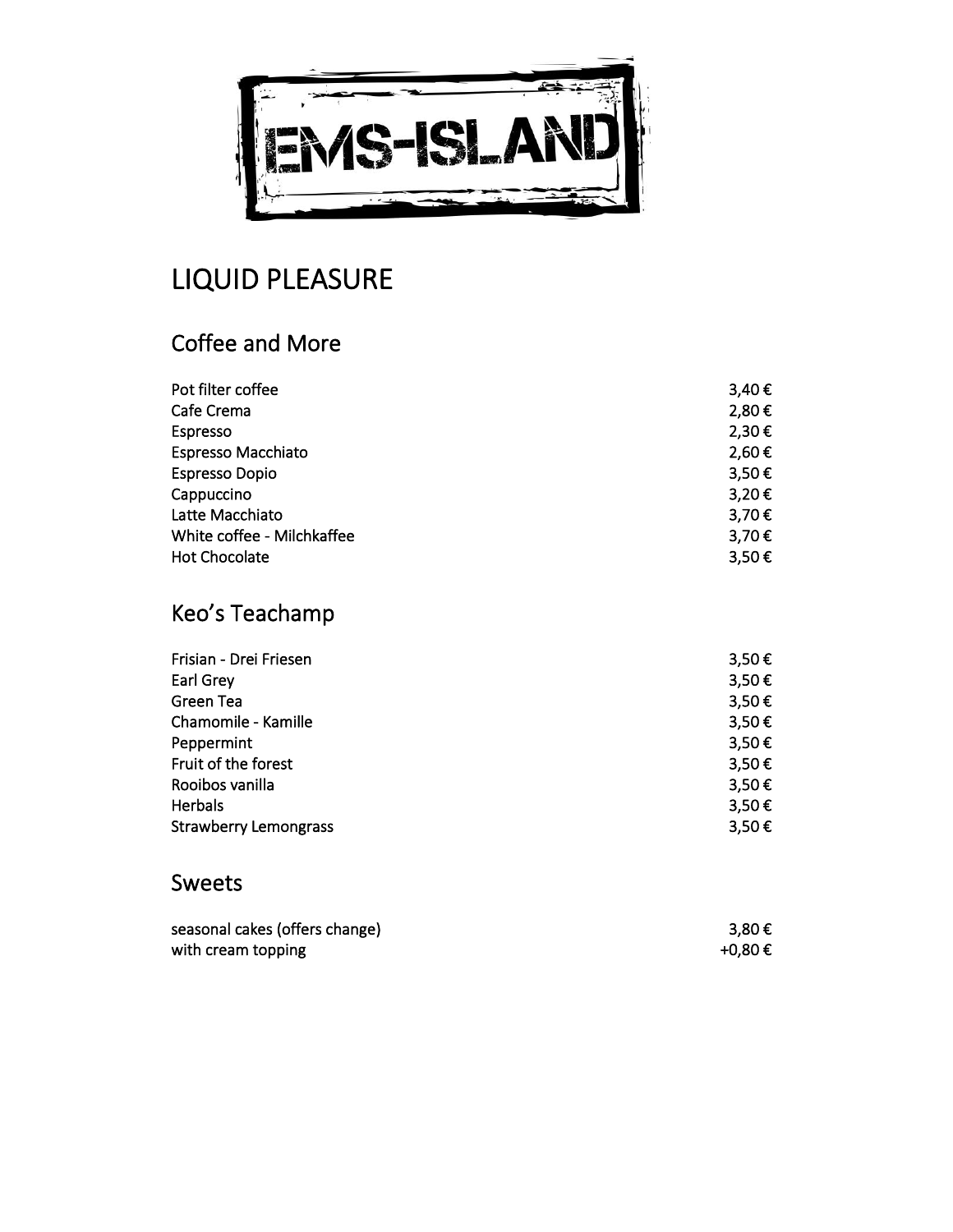

## WINE

## WHITE WINE

| Giro Blanc – Our recommendation                                                                                                                                                                                                                            | 0,201 | 5,50€      |
|------------------------------------------------------------------------------------------------------------------------------------------------------------------------------------------------------------------------------------------------------------|-------|------------|
| Cuvée trocken. Deutschland, Rheinhessen. Weingut Kühling. Helles<br>Grüngelb im Glas, schöne Aromen von Pfirsich, Aprikose und<br>Zitrusfrüchten, leicht spritzig am Gaumen, frisch und unkompliziert,<br>mit milder Säure. Ein Wein für jede Gelegenheit. | 0,751 | 18,90€     |
| <b>Ems-Island Grey Burgundy</b>                                                                                                                                                                                                                            | 0,201 | 5,90€      |
| Trocken. Deutschland, Pfalz. Fruchtig-frischer Grauburgunder mit<br>leichter angenehmer Säure. Aromen von Birnen und Nüssen.                                                                                                                               | 0,751 | 19,90€     |
| Vier Jahreszeiten Chardonnay                                                                                                                                                                                                                               | 0,201 | $6,10 \in$ |
| Trocken. Deutschland, Pfalz. Feine reife exotische Aromen von<br>Mandarine und Ananas. Im Geschmack sehr kraftvoll, elegant und<br>nachhaltig.                                                                                                             | 0,751 | 21,60€     |
| <b>Ems-Island White Burgundy</b>                                                                                                                                                                                                                           | 0,201 | 5,90€      |
| Halbtrocken. Deutschland, Pfalz. Feine mineralische und fruchtige<br>Nase. Klar, saftig und deutlich mineralisch. Feinwürzig und anregend<br>mit leichter Süße, die die Säure kaum spürbar macht.                                                          | 0,751 | 19,90€     |
| <b>ROSÉ WINE</b>                                                                                                                                                                                                                                           |       |            |

| Vier Jahreszeiten Burgundy Rosé                                                                                             | 0.20  | 5.90€  |
|-----------------------------------------------------------------------------------------------------------------------------|-------|--------|
| Trocken. Deutschland, Pfalz. Ein fruchtiger Wein, mit einer<br>harmonischen Abstimmung zwischen Säure und Restzucker, daher | 0.751 | 19.90€ |
| sehr gut geeignet bei kühlen Temperaturen als Begleiter zum Essen.                                                          |       |        |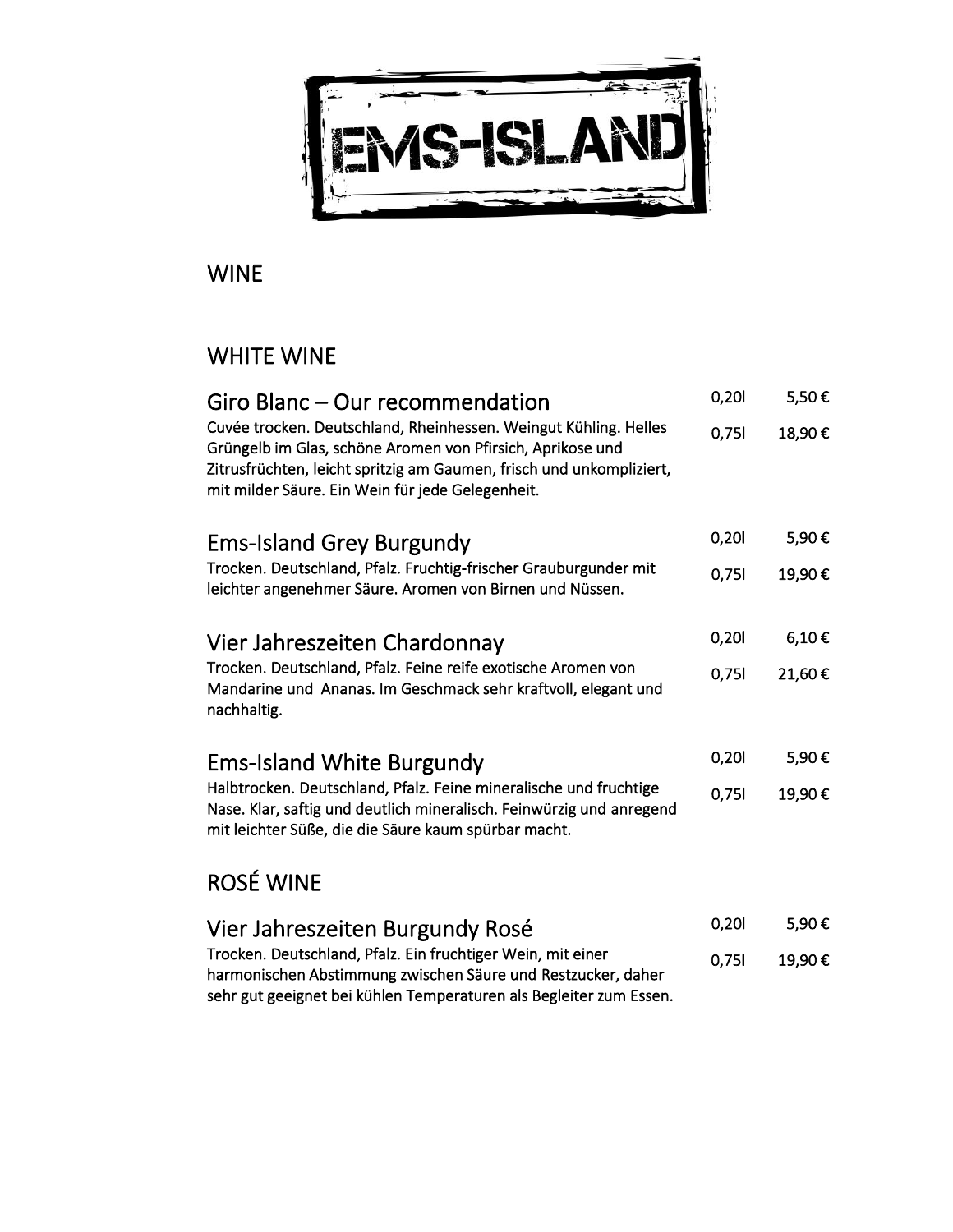

## RED WINE

| Ruffino – Our recommendation                                                                                                                                                                                                                                                                     | 0,20  | 5,50€      |
|--------------------------------------------------------------------------------------------------------------------------------------------------------------------------------------------------------------------------------------------------------------------------------------------------|-------|------------|
| Chianti Reserva. Italien, Toskana. Weingut Ruffino. Betörender<br>intensiver Duft von Pflaume und Kirsche, fein unterlegt mit Noten von<br>langer Fassreife. Elegant mit seidenweich gerundeten Tanninen,<br>fruchtig und sehr balanciert. Ruffino – eines der größten Weingüter<br>der Toskana. | 0,751 | 18,90€     |
| <b>Ems-Island Merlot</b>                                                                                                                                                                                                                                                                         | 0,20  | $6,10 \in$ |
| Trocken. Deutschland, Pfalz. Körperreicher, intensiver und<br>nachhaltiger Wein, trotzdem sehr weich und gefällig.                                                                                                                                                                               | 0,751 | 21,60€     |
| Vier Jahreszeiten Burgundy                                                                                                                                                                                                                                                                       | 0,201 | 6,10€      |
| Halbtrocken. Deutschland, Pfalz. Milder und fruchtiger Spätburgunder<br>mit feiner Restsüße. Aromen von Erdbeeren und Schwarzkirschen.                                                                                                                                                           | 0,751 | 21,60€     |
| <b>WHITE WINE - BOTTLES</b>                                                                                                                                                                                                                                                                      |       |            |
| Marina Alta Blanco D.O.<br>100 % Moscatel. Spanien, Alicante. Bodegas Bocopa. Sehr duftig nach<br>Rosenblüten und Pfirsich, leichte Muskatnote, trotz der Fülle<br>animierend frisch und wunderbar.                                                                                              | 0,751 | 22,50€     |
| Riesling<br>Trocken. Deutschland, Rheingau. Weingut Robert Weil. Raffinierte<br>Duftkombination von Apfel, Pfirsich und Zitronengras. Am Gaumen<br>feingeschliffene, mineralisch unterlegte Frucht, viel Saft und<br>harmonische, lange nachklingende Säure.                                     | 0,751 | 29,90€     |
| Kunststück QbA<br>Cuvée Auxerrois u. Weißburgunder. Deutschland, Rheinhessen.<br>Komplexe Noten von reifen Aprikosen und weißen Blüten, würzig,<br>komplex, mit beachtlicher Länge.                                                                                                              | 0,751 | 24,90€     |
| Gravel & Loam<br>Sauvignon Blanc. Neuseeland, Marlborough. Misty Cove Wines. Feine<br>Aromen von Stachelbeere, Litchi, Maracuja und frischen Kräutern,<br>saftig und erfrischend am Gaumen.                                                                                                      | 0,751 | 27,90€     |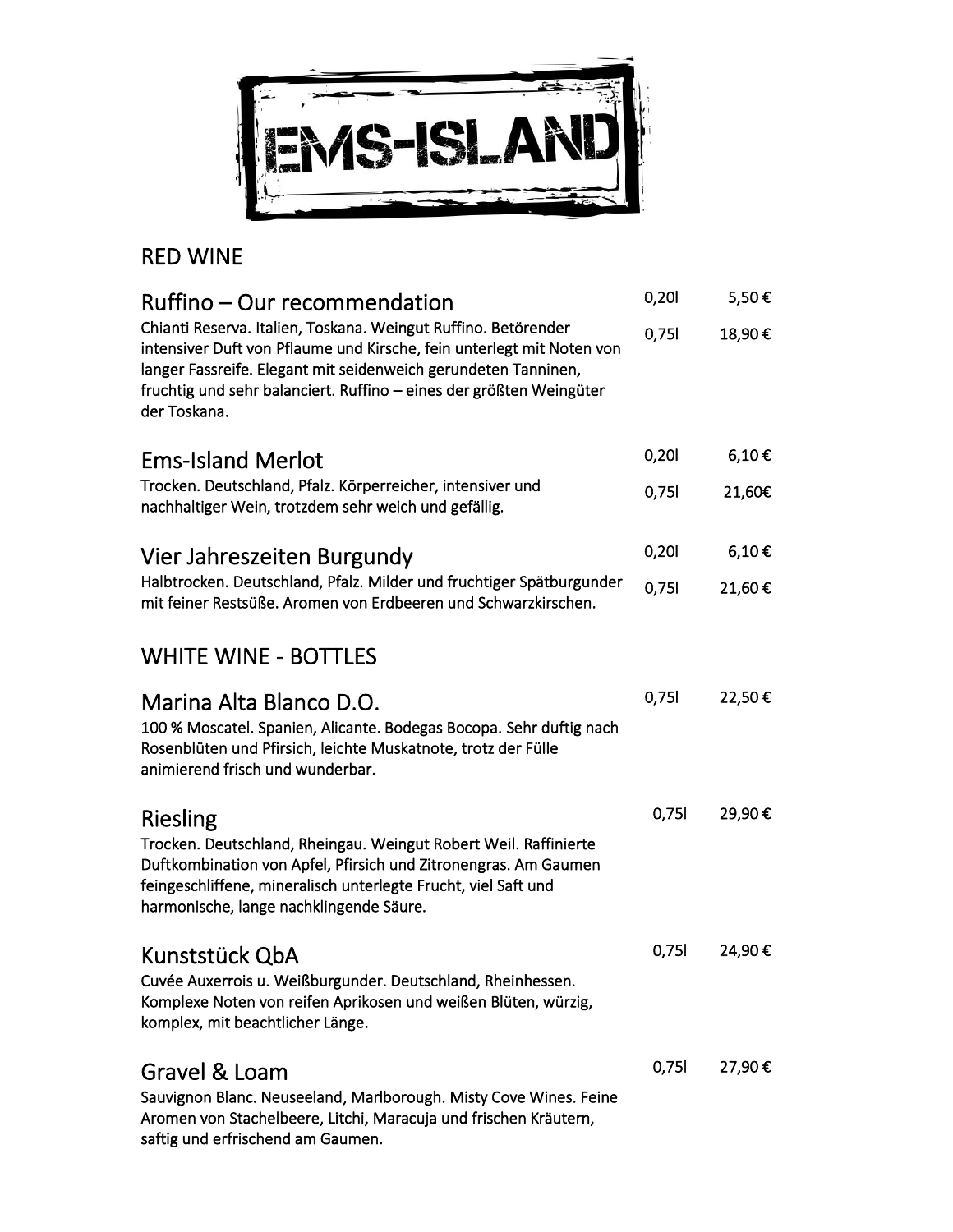

#### Trebbiano di Lugana

Trocken. Italien, Veneto. Weingut Monte Zovo. Der Monte Zovo Lugana Le Civaie DOC ist der Inbegriff von einem Trebbiano aus Venetien. Wunderbar fruchtige Aromen von Äpfeln, Birnen und Pfirsich, untermalt von floralen Noten wie Jasmin. Eine herrliche frische, lebendige Säure lässt die Sinne beleben.

## ROSÉ WINE - BOTTLES

Pink St. Laurent Halbrocken. Deutschland, Pfalz. Weingut Tina Pfaffmann. Ein leichter, fruchtiger Roséwein. Trotzdem besitzt er noch einen leichten Rotweincharakter. Man muss nicht viel zu ihm sagen, er macht einfach Spaß.

### RED WINE - BOTTLES

| Primitivo                                                                                                                                                                                                                                                                                                                                                                                        | 0,751 | 23,80€ |
|--------------------------------------------------------------------------------------------------------------------------------------------------------------------------------------------------------------------------------------------------------------------------------------------------------------------------------------------------------------------------------------------------|-------|--------|
| Trocken. Italien, Apulien. Weingut Castello Monaci. Der vielfach<br>prämierte Piluna Primitivo gehört zu den erfolgreichsten und<br>bekanntesten Weinen von Castello Monaci. Die schonende Lese in<br>den kühlen Morgenstunden, ein biologischer Säureabbau und die<br>teilweise Reifung von 6 Monaten in unterschiedlich stark<br>angerösteten Barriques aus französischer Eiche sorgen für das |       |        |
| einzigartige Geschmacksprofil dieses begehrten Primitivo-Weins.                                                                                                                                                                                                                                                                                                                                  |       |        |
|                                                                                                                                                                                                                                                                                                                                                                                                  |       |        |
| Ruffino                                                                                                                                                                                                                                                                                                                                                                                          | 0,751 | 24,50€ |
| Chianti Superiore. Italien, Toskana. Weingut Ruffino. Ein Löwe unter<br>den Rotweinen – frisch, spritzig, mit Nuancen von Veilchen, Kirsche,<br>Vanille und Nelke.                                                                                                                                                                                                                               |       |        |
| <b>Cabernet Sauvignon</b>                                                                                                                                                                                                                                                                                                                                                                        | 0,751 | 24,50€ |
| Trocken. Chile, Colchagua. Weingut Los Vascos Domains Barons de<br>Rothschild (Lafite). Allen Jahrgängen ist eines gemein: sie teilen die<br>reife Frucht, die aromatische Frische sowie die geschmeidige und                                                                                                                                                                                    |       |        |

füllige Struktur. Dieser Wein hat eine glänzende rubinrote Farbe und ein angenehm fruchtiges Bukett aus Aromen von Schwarzkirschen, Himbeeren und Pflaumen von feiner Würze. Ein seidiger,

wohlschmeckender Wein mit einer sanften Tanninstruktur. Ein großer Klassiker.

0,75l 24,50 €

0,75l 23,80 €